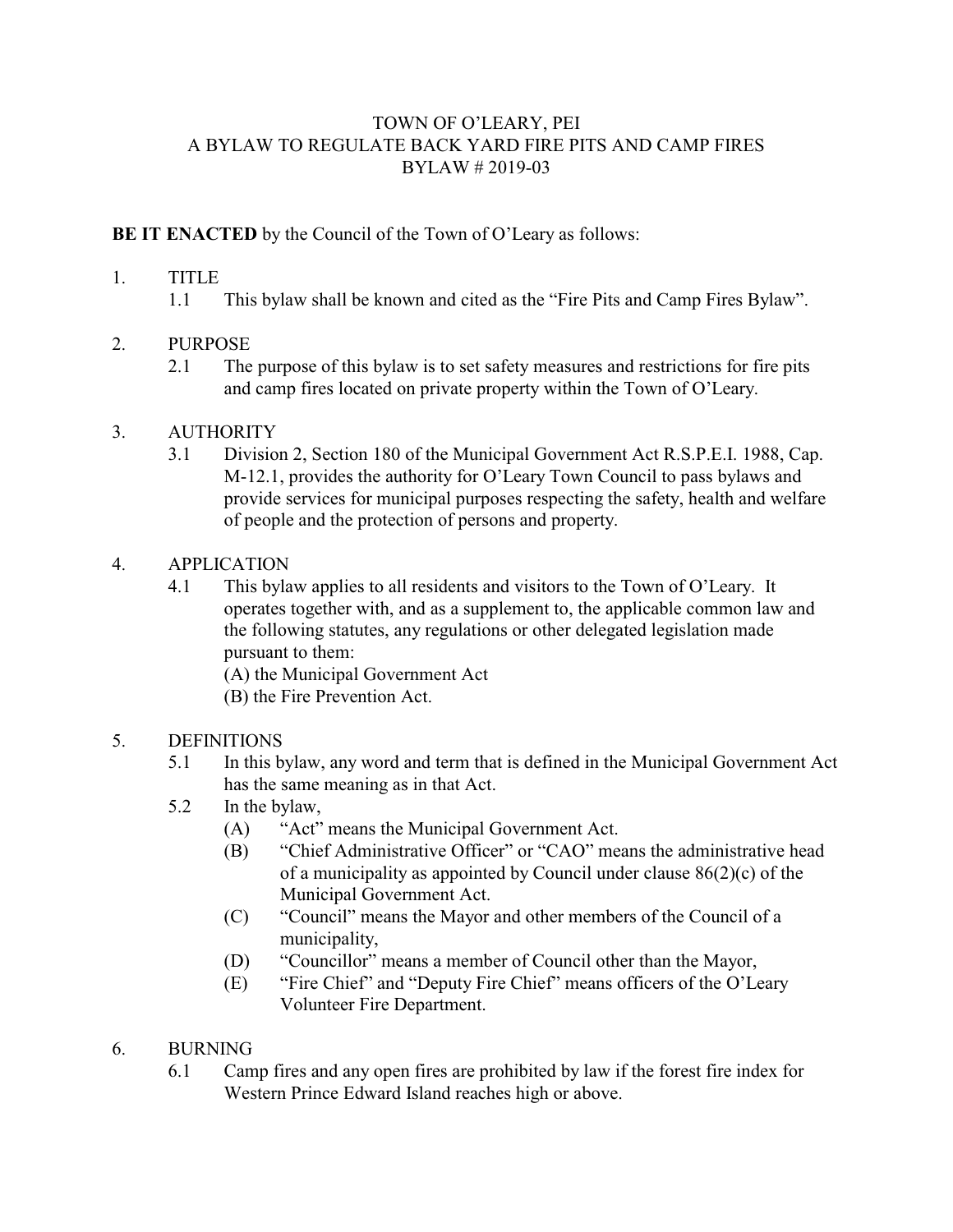- 6.2 Camp fires and any open fires are prohibited when winds are gusty or a steady 20 km/h or higher.
- 6.3 Camp fires and any open fires must not exceed 0.6 metres by 0.6 metres and must be located at least seven metres from any building and three metres from any shrubbery, wooden fences, overhanging trees or combustible material.
- 6.4 Property owner or other adult, where camp fire or any open fire is located, must provide proper supervision while fire is burning and ensure water containers or a working garden hose and firefighting tools are nearby.
- 6.5 No person shall burn garbage which includes but is not limited to plastics, rubber material, treated wood, construction/demolition waste including asphalt material or household waste such as but not limited to cloth material, mattresses, and furniture. When burned, these products release toxic chemicals that are dangerous to humans.
- 6.6 Notwithstanding any other provisions of this bylaw, the following shall be permitted:
	- (A) the burning of brush, grass or other vegetation in areas zoned as Agricultural in the Town of O'Leary Zoning and Subdivision Control Bylaw provided that the Chief or Deputy Chief is notified at least 24 hours in advance and that property owner has obtained necessary permit from the Province of PEI;
	- (B) the burning of wood in enclosed outdoor fireplaces with built in chimneys;
	- (C) gas, propane and charcoal barbeques;
	- (D) controlled burns by the O'Leary Volunteer Fire Department provided proper permits are obtained from the Province of PEI.
- 7. REPEAL OF EXISTING BYLAW
	- 7.1 Not applicable.
- 8. EFFECTIVE DATE
	- 8.1 This BACK YARD FIRE PITS AND CAMP FIRES BYLAW # 2019-03 shall be effective on the date of approval and adoption below.

# **FIRST READING:**

This Back Yard Fire Pits and Camp Fires Bylaw, Bylaw # 2019-03 was read a first time at the Council meeting held on  $12<sup>th</sup>$  day of June, 2019.

This Back Yard Fire Pits and Camp Fires Bylaw, Bylaw # 2019-03 was approved by a majority of Council members present at the Council meeting held on the  $12<sup>th</sup>$  day of June, 2019.

# **SECOND READING:**

This Back Yard Fire Pits and Camp Fires Bylaw, Bylaw # 2019-03 was read a second time at the Council meeting held on the  $11<sup>th</sup>$  day of July, 2019.